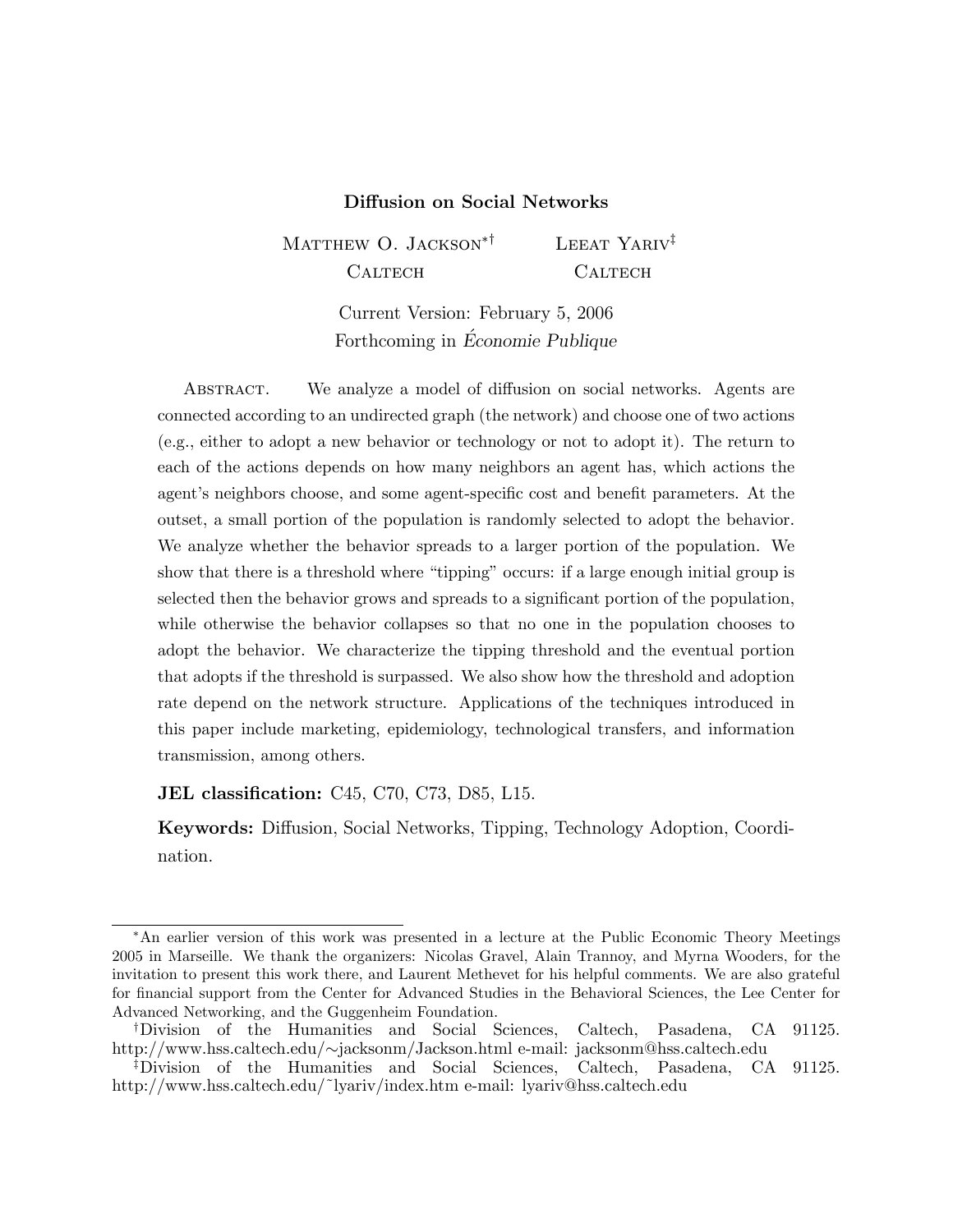#### 1. INTRODUCTION

An individual's decision to adopt a new behavior often depends on the distribution of similar choices the individual observes among her peers, be they friends, colleagues, or acquaintances. This may be driven by underlying network externalities, as in a decision to use a new technology such as a new operating system or a new language, where the benefits of the new technology are larger when more of an agent's acquaintances have adopted the technology. It may also be an artifact of simple learning processes, where the chance that an individual learns about a new behavior or its benefits is increasing in the number of neighbors who have adopted the behavior. For instance, decisions regarding whether to go to a particular movie or restaurant, or whether to buy a new product, provide examples of situations in which information learned through friends and their behavior are important. Of course, there are many other potential channels by which peer decisions may have signicant impact on individual behavior. The starting point of our analysis is the observation that in all such environments, the extent to which a new behavior spreads throughout a society depends not only on its relative attractiveness or payoff, but also on the underlying social structure.

In this paper, we analyze how social structure influences the spread of a new behavior or technology. We consider a binary choice model with two actions:  $A$  and  $B$ . We prescribe action  $A$  to be the status quo. Agents adopt the new behavior  $B$  only if it appears worthwhile for them to do so. This depends on the costs and benefits of the action, and how many of an agent's neighbors have adopted behavior  $B$ . The cost and benefits of adopting the action B differ randomly across agents.

The novelty of the model arises from the specication of the social interactions that each agent experiences. Here we work with a stylized model of a social network. Each agent has some number of neighbors. These are the people that (directly) influence the agent's decision. Different agents in the society may have different numbers of neighbors. This number of neighbors is termed the agent's *degree*. The game is therefore described by two distributions: one corresponding to the benefits of the behavior  $B$  and one corresponding to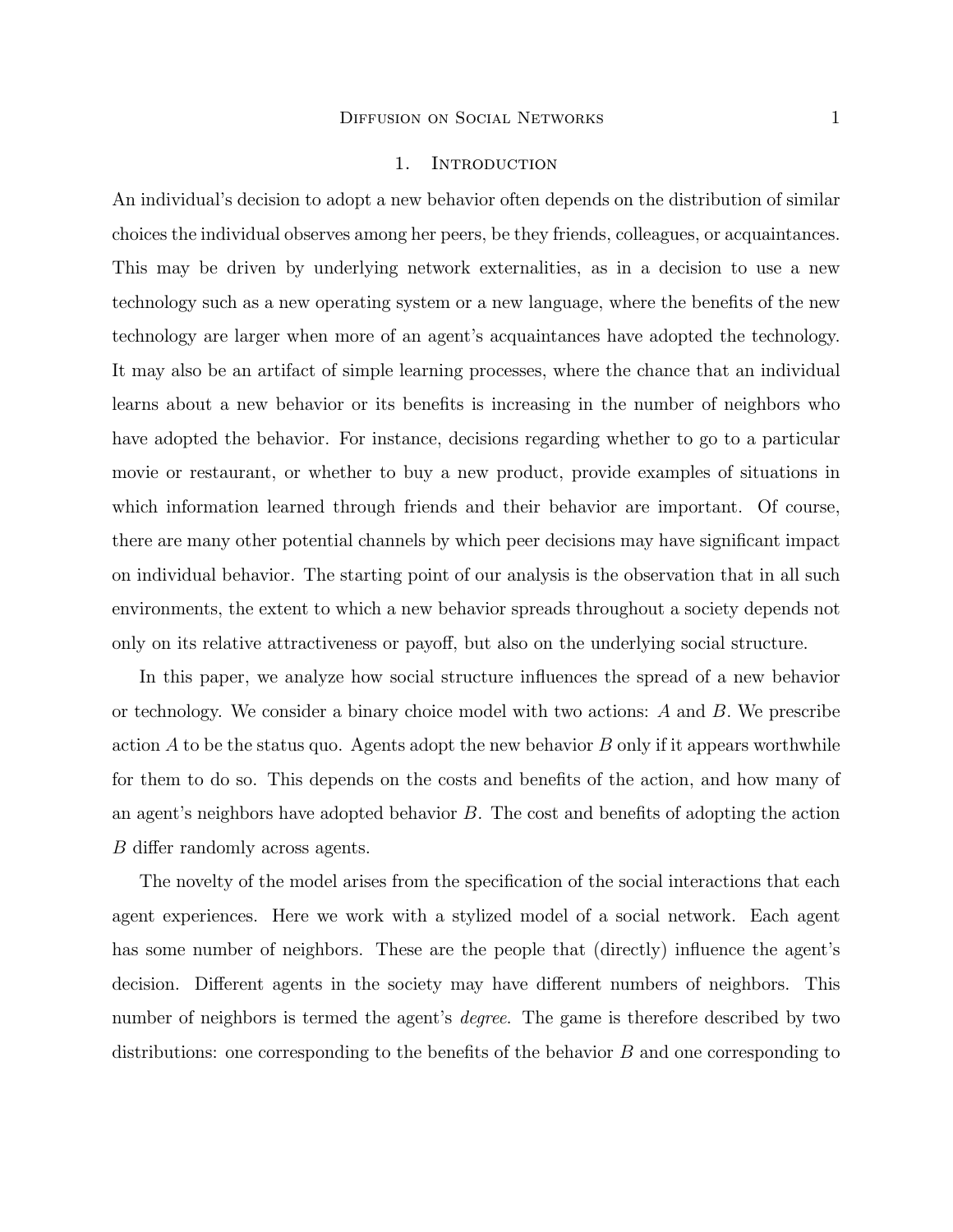number of neighbors that each agent has.

At the outset of the process, a fraction  $x^0$  of agents is randomly assigned the action B while all other players use the action A. For instance, this could metaphorically be thought of as a free trial period of the new technology. At each period, each agent myopically best responds to her neighbors' previous period's actions. The goal of the paper is to characterize the evolving dynamics and its dependence on the underlying network structure.

There are three main insights that come out of our inquiry. First, we show the existence of a smallest  $x^0$  that is sufficient for such dynamics to lead to an increase in the number of  $B$  adopters over time. That is, we identify a *tipping point* beyond which the action  $B$ becomes more prominent, i.e., diffuses in the population. Second, for a class of cost-benefit distributions of the action  $B$  we can describe the shape of the diffusion processes. The uniform distribution serves as a good example. In that case, the speed of increase in the number of B adopters increases up to a certain point in time at which the speed begins to consistently decrease. Third, we show how the diffusion of behavior changes as we change the structure of social interaction. That is, we perform comparative statics pertaining to the tipping point as well as the ultimate convergence point of the diffusion dynamics, with respect to the network structure. We examine two sorts of changes to the structure of social interaction, one where agents are given more neighbors (in the sense of first order stochastic dominance of the degree distribution) and a second where the heterogeneity of degrees, or connectedness, in the population increases (in the sense of second order stochastic dominance of the degree distribution).

Our results can be taken as a metaphor for many applied problems. In marketing, the results provide a step toward understanding when the adoption of a new technology or product by only few consumers leads to a fad, as a function of the underlying social structure (for several popular examples, see Gladwell (2000)). In criminology, the results advance the theoretical foundations for understanding how crime spreads or vanishes (Glaeser, Sacerdote and Scheinkman (1996) show the importance of social structures for criminal behavior). In financial markets, the results may be useful in understanding the evolution of "partial" bank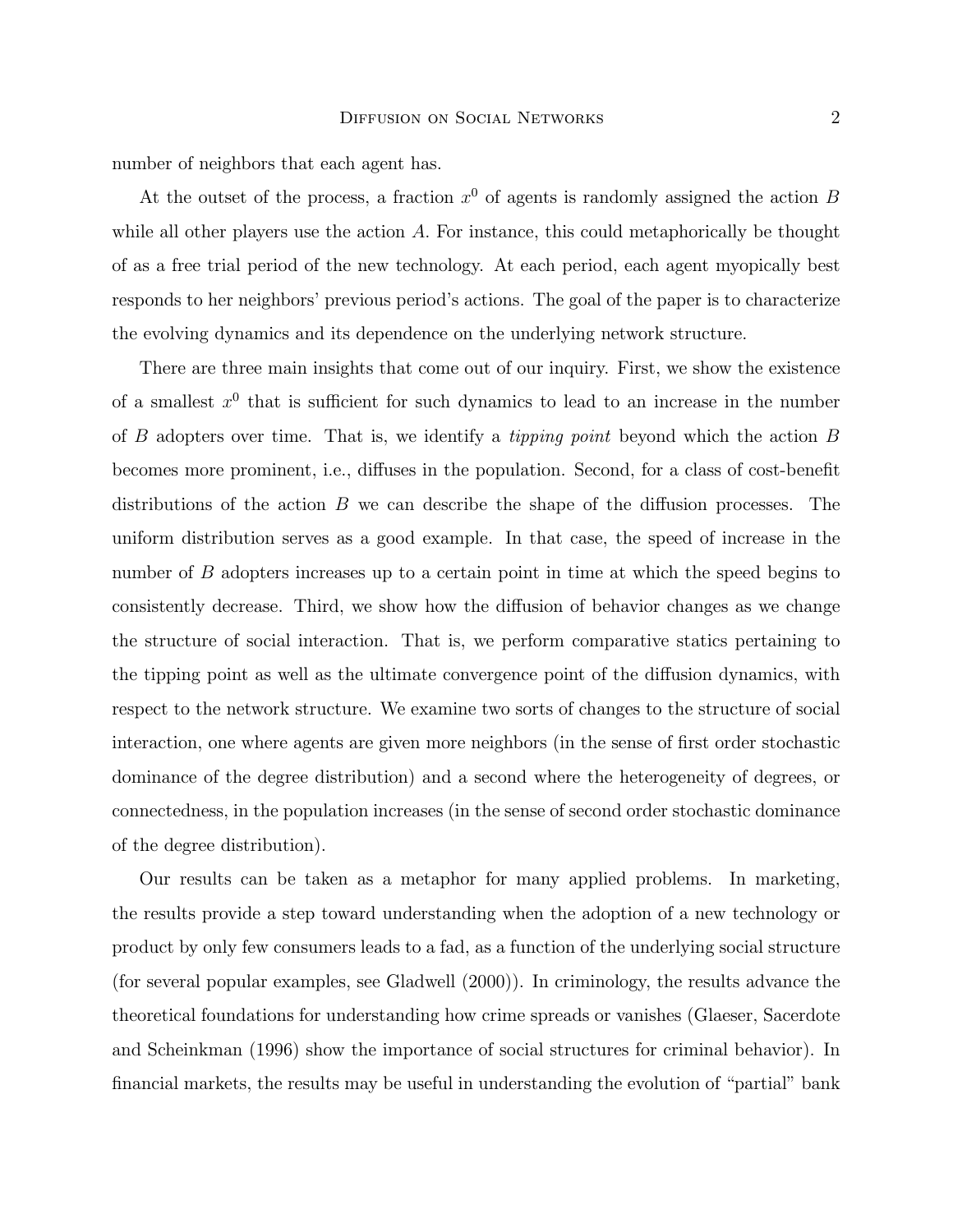runs and other sorts of herd behavior.

There have been several modeling endeavors pertaining to diffusion processes related to the one developed here. The first prominent strand of literature that relates to our analysis comes from the field of epidemiology (e.g., see Bailey  $(1975)$ ). The type of question that arises in that literature regards the spread of disease among individuals connected by a network, with some recent attention to power-law (aka scale-free) degree distributions (e.g., Pastor-Satorras and Vespignani (2000, 2001), May and Lloyd (2001), and Dezso and Barbasi (2002)), but also some analysis pertaining to other classes of degree distributions (e.g., Lopez-Pintado (2004), Jackson and Rogers (2004)). The second, and related, strand of research comes from the computer science literature regarding the spread of computer viruses (see, for instance, the empirical observations in Newman, Forrest, and Balthrop  $(2002)$ ).<sup>1</sup> The model from these two strands closest to ours is the so called Susceptible, Infected, Recovered (SIR) model. In that model, susceptible agents can catch a disease from infected neighbors and, once infected, eventually either recover or are removed from the system and no longer infect others. There are several studies examining the spread of such diseases as it relates to network structure  $(e.g., Newman (2002))$ . These differ from our model, approach, and results in three notable ways. First, in our model agents make strategic choices about behavior in contrast to being randomly assigned an attribute (such as being infected). These choices depend on relative costs and benefits to behavior as well as on the proportion of neighbors choosing different behaviors. This differs in structure from independent infection probabilities across links that is assumed in the epidemiology literature (although it permits it as a special case). It also leads to stark differences in propagation dynamics. Indeed, in the epidemiology literature it is enough to have a single infected neighbor for one to catch a disease, whereas our setup allows for a change in behavior to depend on the fraction of neighbors (for example, making adoption of a new behavior optimal if and only if the percentage of neighbors who have already done so surpasses a certain threshold). Second, the tipping point that we identify

<sup>&</sup>lt;sup>1</sup>There is also a rich literature of case studies of the diffusion of various sorts of information and behavior, such as the classic study by Coleman, Katz, and Menzel (1966) on the adoption of tetracycline.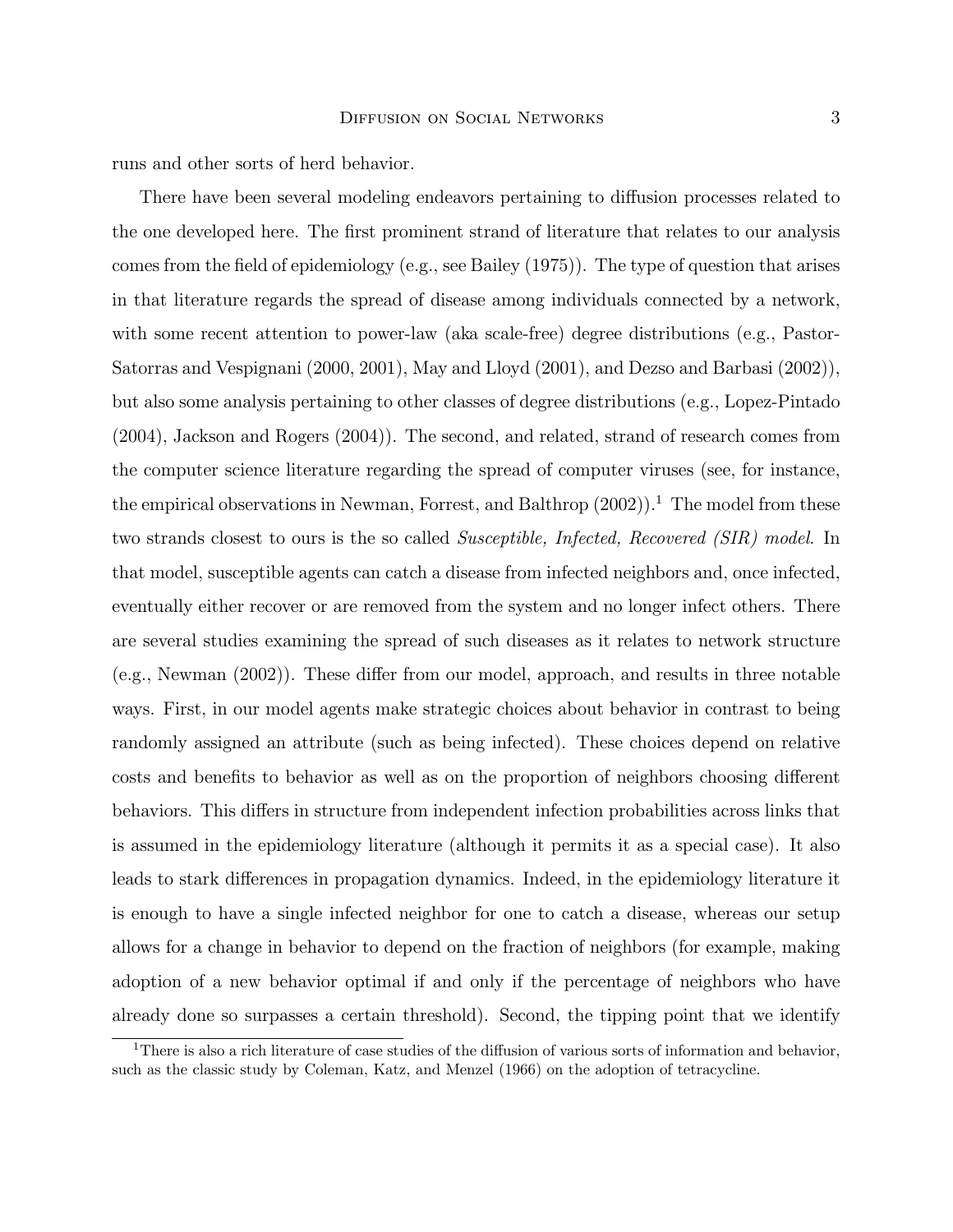relates to the percentage of the population that needs to be seeded as initial adopters in order to have the new behavior persist. This differs from the thresholds usually investigated in the epidemiology literature, where it is the probability of transmission that must pass a threshold. This difference is a natural consequence of the type of questions explored in the epidemiology literature. Indeed, in the context of epidemics, a single individual is often the first source of a disease and can generate an epidemic depending on (exogenous) infection probabilities.<sup>2</sup> In contrast, with behavior there can be some nontrivial portion of the population that are initial adopters (independent of neighbors' behavior), such as those who gain utility from experimenting with new behaviors or products, or those exposed to a trial run or free sample. Furthermore, probabilities of adoption may depend on the distribution of adopters at each point in time. Thus, the focus of our analysis is on the volume of initial adopters (that endogenously generate transmission probabilities). Third, using techniques derived from Jackson and Rogers (2004) based on stochastic dominance arguments, we are able to make comparisons across general network structures, whereas the previous literature has had to resort either to simulations or specic degree distributions in order to make comparisons.

In the economics literature, Young (2000) approaches a similar set of questions to ours with a different modeling setup. In Young's analysis, neighbors' effects on an agent's utility are separable. Young studies a process reminiscent of the one used here in which at each point in time, agents update with a logistic distribution that is a function of payoff differences arising from the different actions played against current play (rather than a simple best response). Young's main result shows that for sufficiently dense networks, there is an upper bound on the time span it takes the entire population to switch actions with arbitrarily high probability. There is also a literature that examines the equilibrium outcomes of a variety of games played on networks (e.g., Chwe (2000), Morris (2000) and Galeotti, Goyal, Jackson, Vega, and Yariv (2005)). Those analyses have a different structure as to how neighbors'

 $2A$  classical example is that of AIDS, in which one person, "patient O", has been identified as the trigger to the spread of the disease in the westernized world - see Auerbach, Darrow, Jaffe, and Curran (1984).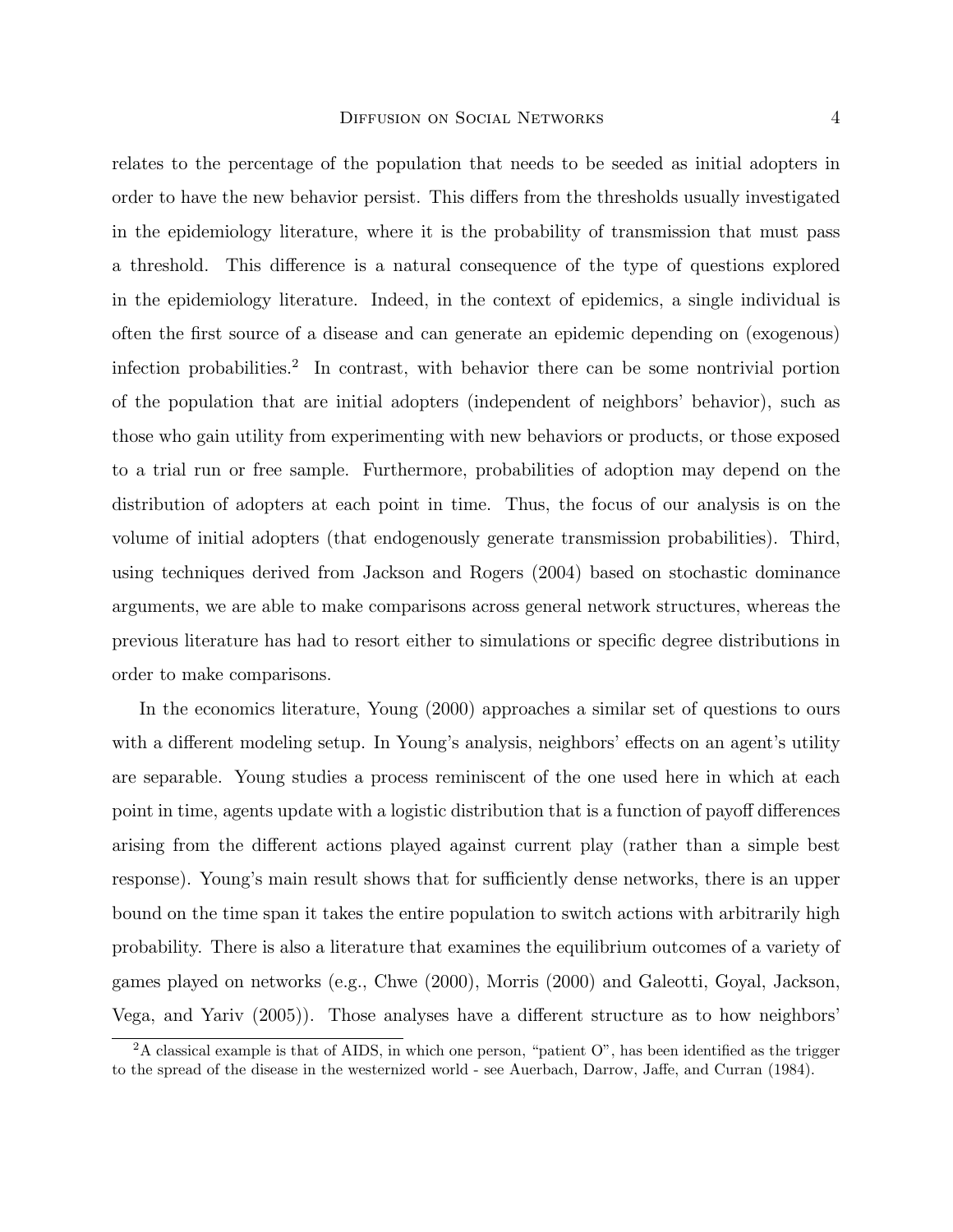actions matter. In addition, they focus on the overall equilibrium structure rather than the tipping point and diffusion of behavior that we analyze here.

The paper is structured as follows. Section 2 contains the description of the model and the results. We first present results characterizing the diffusion dynamics. We then present some comparative statics of the analyzed dynamics. Section 3 concludes.

# 2. DIFFUSION DYNAMICS AND "TIPPING"

2.1. The Model. We consider a society of individuals who each start out taking an action  $A$ . The possibility arises of switching to a new action  $B$  (a metaphor for a new technology, for example).

We consider a countable set of agents and capture the social structure by its underlying network. The way in which we model the network is through the distribution of the number of direct neighbors, or degree, that each agent has. Agent  $i$ 's degree is denoted  $d_i$ . The fraction of agents in the population with d neighbors is given by  $P(d) \geq 0$ , for  $d = 1, ..., D$ , and  $\sum_{d=1}^{D} P(d) = 1.$ 

Behavior  $A$  is the default behavior (for example, the status-quo technology) and its payoff to an agent is normalized to 0. An agent i has a cost of choosing B, denoted  $c_i > 0$ . An agent also has some benefit from B, denoted  $v_i \geq 0$ . These are randomly and independently distributed across the society, according to a distribution that we specify shortly. Agent i's payoff from adopting behavior B when i has  $d_i$  neighbors is:

$$
v_i g(d_i) \pi_i - c_i
$$

where and  $\pi_i$  is the fraction of i's neighbors who have chosen B and  $g(d_i)$  is a function capturing how the number of neighbors that  $i$  has affects the benefits to  $i$  from adopting  $B$ . So,  $i$  will switch to  $B$  if the corresponding cost-benefit analysis is favorable, that is, if

$$
\frac{v_i}{c_i}g(d_i)\pi_i \ge 1.
$$
\n<sup>(1)</sup>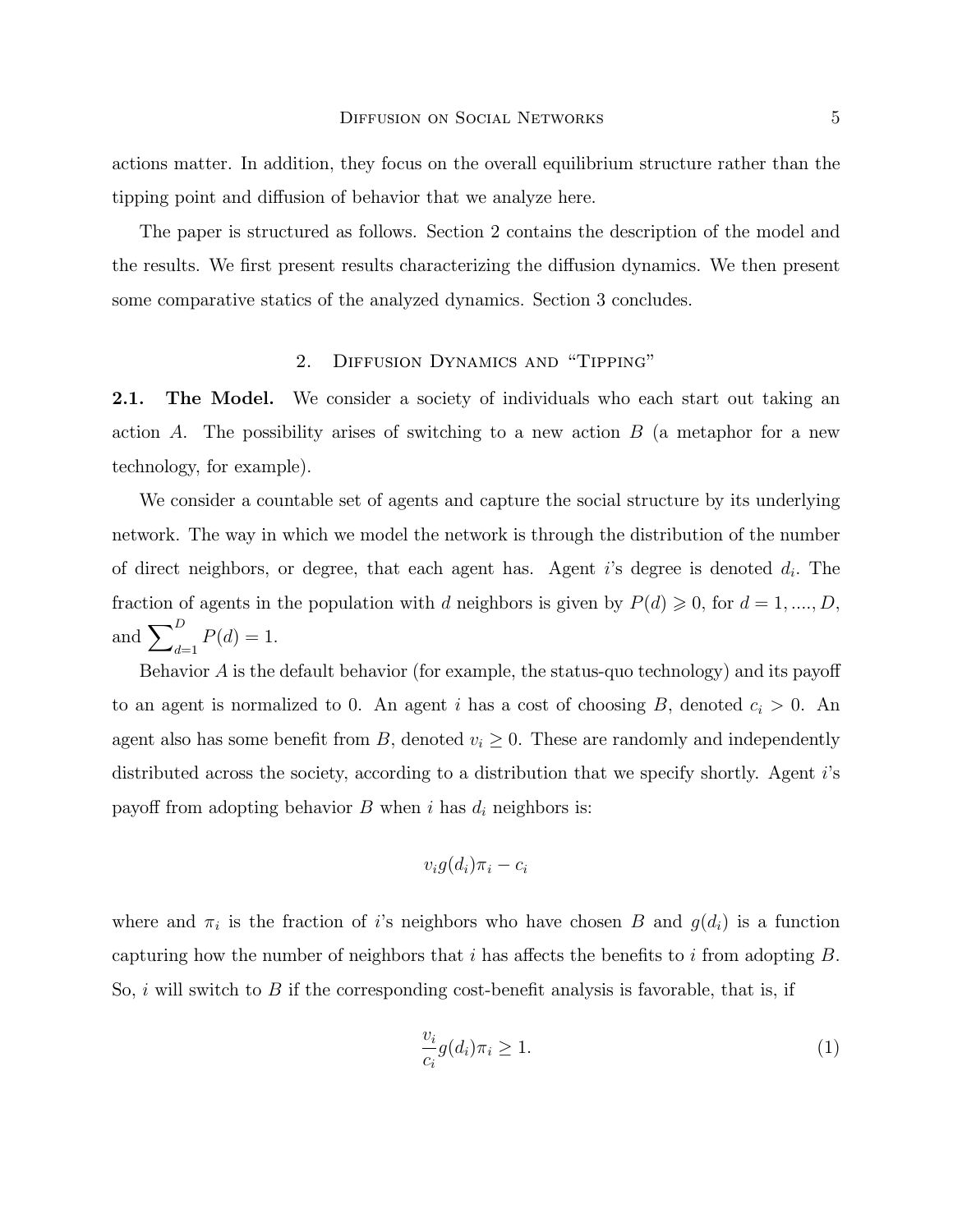Thus, the primitives of the model are the distribution of  $d_i$ 's in the population  $(P)$ , the specification of g, and the distribution of  $v_i/c_i$ . Let F be the cumulative distribution function of  $v_i/c_i$ . For ease of exposition we assume that F is twice differentiable and has a density f.

To get some feeling for behavior as a function of the number of neighbors that an agent has, let us examine a case where  $g(d) = \alpha d^{\beta}$ . If  $\beta > 0$ , then agents with higher degrees (i.e., more neighbors) are more likely to adopt the new technology or behavior for any given fraction of neighbors who have adopted  $\pi_i$ , while if  $\beta < 0$ , then agents with higher degrees are less likely to adopt the new technology or behavior. The case where  $\beta > 0$  is one where benets depend not only on the fraction, but also on the number of an agent's neighbors who have adopted the behavior. For instance, if  $\beta = 1$ , then  $g(d_i)\pi_i$  is simply proportional to the number of neighbors that an agent has who have adopted the behavior (which is a standard case in the epidemiology literature, where infection rates are proportional to the number of contacts with infected individuals). If  $\beta = 0$ , then an agent cares only about the fraction of neighbors who have adopted the action  $B$  and not on their absolute number (which is a standard case studied in coordination games, where players are often thought of to be randomly matched with a neighbor to play a game). In that case, an agent's degree plays less of a role than in cases where  $\beta \neq 0$ .

At  $t = 0$ , a fraction  $x^0$  of the population is exogenously and randomly switched to the action B. At each stage  $t > 0$ , each agent, including the fraction of  $x^0$  agents who are assigned the action B at the outset, best responds to the distribution of agents choosing the action B in period  $t-1$ .

As we shall show below, convergence of behavior from the starting point is monotone, either upwards or downwards. So, once an agent (voluntarily) switches behaviors, the agent will not want to switch back at a later date. Thus, although these best responses are myopic, any changes in behavior are equivalently forward-looking. The eventual rest point of the system is an equilibrium of the system.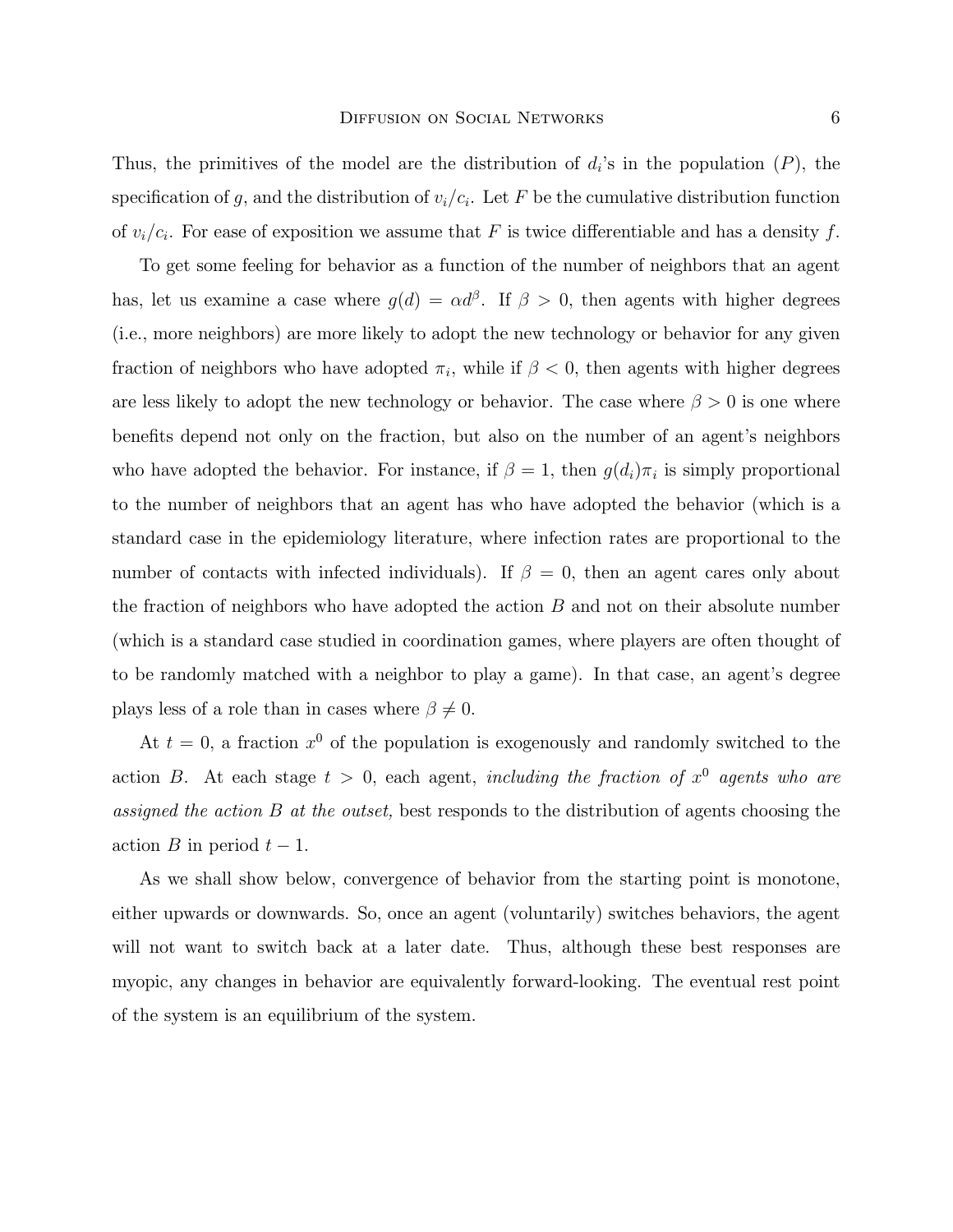**2.2.** Diffusion. Let  $x_d^t$  denote the fraction of those agents with degree d who have adopted the behavior B by time t, and let  $x<sup>t</sup>$  denote the link-weighted fraction of agents who have adopted by time  $t$ . That is,

$$
x^t = \sum_d \frac{x_d^t dP(d)}{\bar{d}},
$$

where  $\bar{d}$  is the average degree under P. The reason for weighting by links is standard:  $\frac{dP(d)}{\bar{d}}$  is the probability that any given neighbor of some agent is of degree d (under the presumption that there is no correlation in degrees of linked agents).

We analyze a simple dynamic that leads to an overall equilibrium of the system. We begin with some random perturbation where  $x_d^0$  of the agents of degree d have adopted. Given this, we then check each agent's best response to the system. This leads to a new  $x_d^1$ for each d. Iterating on this process, we show that the system will eventually converge to a steady state. The convergence point is an equilibrium in the sense that given the state of the system, no additional agents wish to adopt, and none of the agents who have adopted would like to change their minds.

Given the complexity of the system, we use a standard technique for estimating the solutions. Namely, we use a mean-field analysis to estimate the proportion of the population that will have adopted at each time. This is described as follows. We start with the assumption that each i has the same initial fraction of neighbors adopting  $B, x^0$  (and ignore the constraint that this be an integer). We also ignore the random distribution of initial adopters throughout the population. Each agent is matched with the actual distribution of the population.<sup>3</sup>

So, *i* will adopt *B* in the first period if  $v_i/c_i > 1/(g(d)x^0)$ . Based on this, the fraction of

<sup>&</sup>lt;sup>3</sup>Another way to think about this approximation is as follows. Contemplate a two stage process such that at the first stage, each agent has a probability of  $x^0$  of being assigned the new behavior B, and at the second stage, each agent is randomly matched to neighbors according to  $P(d)$ . The expected fraction of neighbors of each individual choosing B is then  $x^0$ , and our approximation assumes that agents place a probability of 1 on the mean.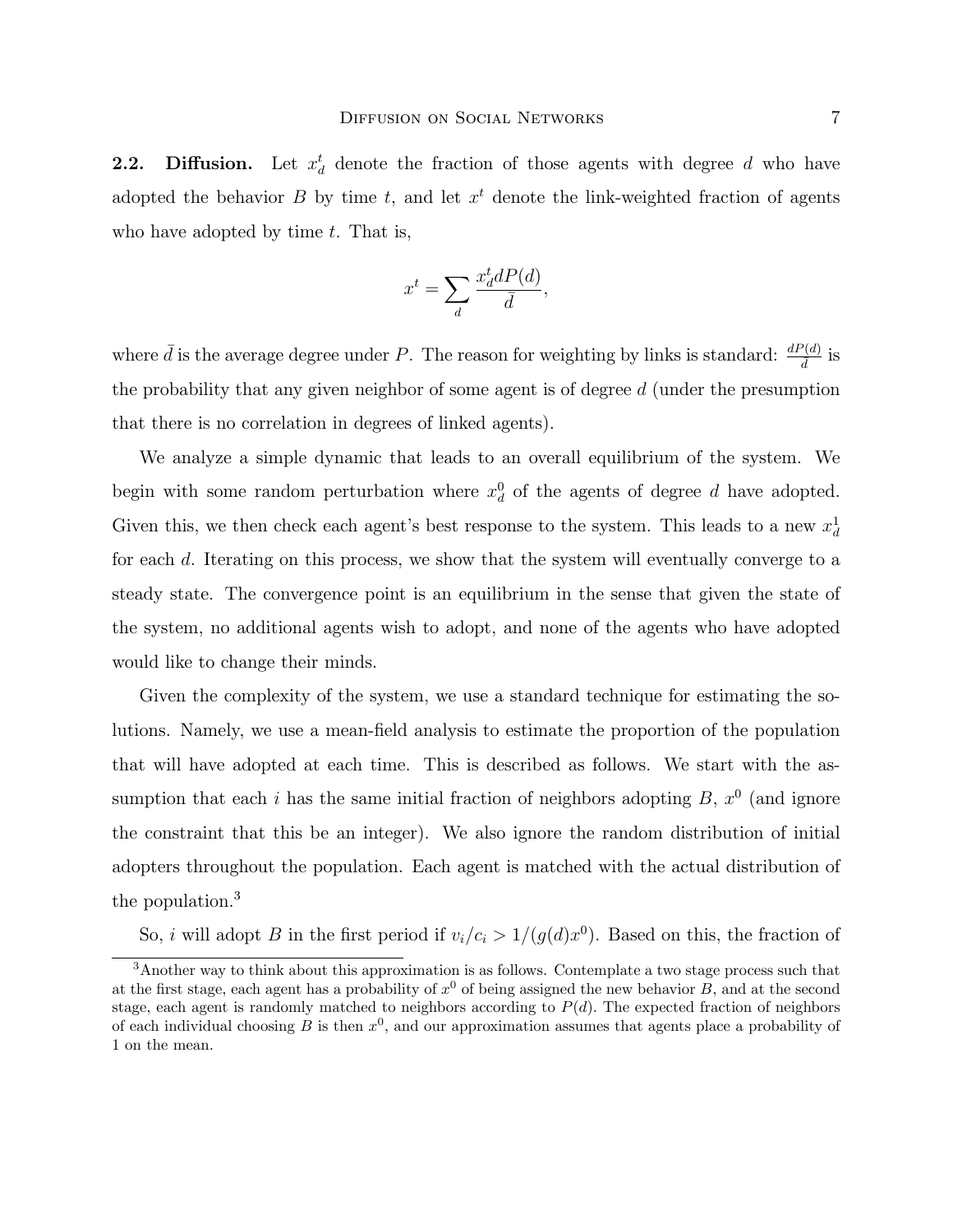degree d types who will adopt  $B$  in the first period is

$$
x_d^1 = 1 - F[1/(g(d)x^0)].
$$

We now have a new probability that a given link points to an adopter, which is  $x^1 =$  $\sum_{d} dP(d)x_d^1/\overline{d}$ . Iterating on this, at time t we get  $x_d^t = 1 - F[1/(g(d)x^{t-1})]$ . This gives us an equation:

$$
x^{t} = \frac{1}{d} \sum_{d} dP(d) (1 - F[1/(g(d)x^{t-1})]),
$$

or

$$
x^{t} = 1 - \frac{1}{d} \sum_{d} dP(d) F\left[\frac{1}{g(d)x^{t-1}}\right].
$$
\n(2)

Let us note a few things about this system. The right hand side is non-decreasing in  $x^{t-1}$ , and when starting with  $x^{t-1} = 0$  the generated next period level of adoption is  $x^t = 0$  (noting that  $F(\infty) = 1$ ). Provided  $x^1 \ge x^0$ , this system converges upwards to some point above  $x^0$ . Note that this happens even if we allow the initial adopters to only stay adopters if they prefer to. Once we have gotten to  $x^1$ , this includes exactly those who prefer to have adopted given the initial shock of  $x^0$ , and now the level is either above or below  $x^0$ , depending on the specifics of the system.

So we can ask what minimal  $x^0$  is needed in order to have the action B diffuse throughout the population; that is, to have  $x<sup>t</sup>$  converge to a point above the initial point. We call this minimal  $x^0$  the tipping point of the system.<sup>4</sup> We can then also ask what  $x^t$  converges to.

In order to gain some insights regarding how the network structure (as captured through P) and how preferences vary with degree (as captured through  $g$ ), we examine a case where F is the uniform distribution on some interval  $[0, b]$ .

<sup>&</sup>lt;sup>4</sup>In general, it is possible to have multiple convergence points depending on the initial seeding. Here we look for the smallest seeding that will lead to some upwards convergence, and consequently analyze its corresponding convergence point. In many cases, there will be a unique point that we could converge to from below.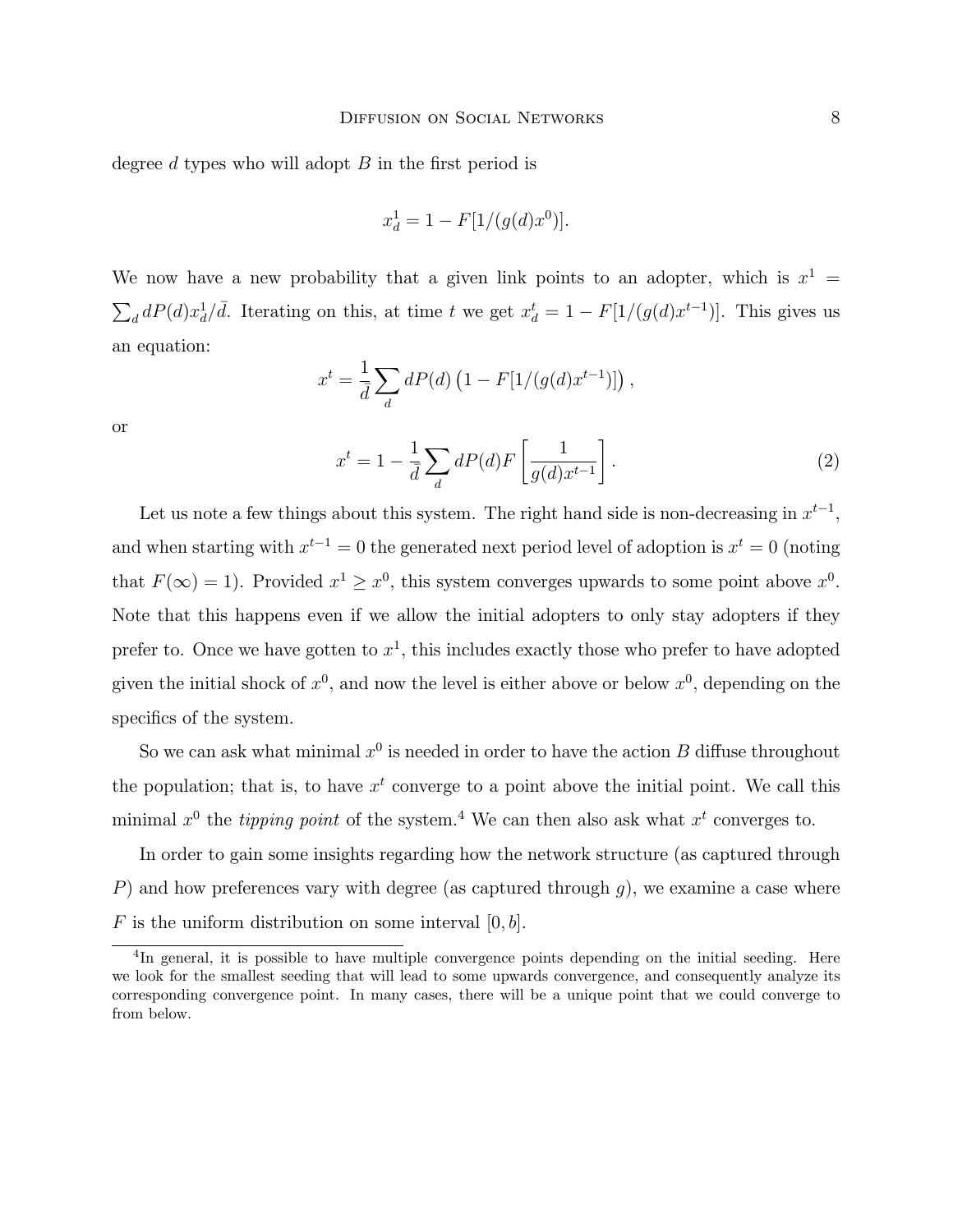In that case, (2) becomes

$$
x^{t} = 1 - \sum_{d} \frac{dP(d)}{d} min[1, \frac{1}{bg(d)x^{t-1}}].
$$
\n(3)

In a case where  $x^{t-1}$  is large enough so that  $bg(d)x^{t-1} \geq 1$  for each d, then we can rewrite this as

$$
x^{t-1}(1 - x^t) = \sum_{d} \frac{dP(d)}{b\bar{d}g(d)}.
$$
 (4)

Let  $\gamma = \sum_d$  $dP(d)$  $\frac{aP(a)}{b\bar{d}g(d)}$ .

From (4) we deduce the following proposition.

**Proposition 1.** Suppose that F is uniform on  $[0, b]$  and  $bg(d)(1 - \sqrt{1 - 4\gamma})/2 \ge 1$  for all d.

- If  $x^0 < (1 \sqrt{1 4\gamma})/2$  then the system converges to  $x^* = 0$ .
- If  $x^0 \ge (1 \sqrt{1 4\gamma})/2$  then the system converges (upwards) to  $x^* = (1 + \sqrt{1 4\gamma})/2$ .

Proposition 1 tells us that  $(1 - \sqrt{1 - 4\gamma})/2$  is the tipping point of the system, beyond which there is convergence upwards. If the initial number of adopters is pushed above this level, then the dynamics converge upwards to an eventual point of  $x^* = (1 + \sqrt{1 - 4\gamma})/2$ . If the threshold is not reached, then the system collapses back to 0.

Figure 1 illustrates the dynamics of the system by showing the dependence of  $x^{t+1}$  on  $x^t$ . The figures are for a benefit/cost distribution which is uniform on [0, 5] ( $F \sim U[0, 5]$ ) and a scale-free network with power 2.5. That is,  $P(d) \propto d^{-2.5}$  for  $d \leq D = 1000$ .<sup>5</sup> The relationship between  $x^{t+1}$  and  $x^t$  are drawn for  $g(d) = 1$ ,  $g(d) = d$ , and  $g(d) = d^2$ .

As is clearly seen, up to a certain  $x^t$ , the resulting  $x^{t+1} = 0$ . Beyond this point there is a range where  $x^{t+1} > 0$ , but still  $x^t > x^{t+1}$ . The *tipping point* is the first point where  $x^{t+1} = x^t$ .

<sup>5</sup>Scale-free networks have been claimed to approximate the degree distributions of some social networks, ranging from the World Wide Web links to phone lines (see Newman (2003) for an overview), and have been identied by a power parameter which falls in between 2 and 3. Jackson and Rogers (2004) provide empirical fits illustrating the diversity of degree distributions that real-world social networks exhibit. In particular, some networks previously claimed to be scale-free are, in fact, not so. Nevertheless, the scale-free distributions are a class that has been extensively used in parts of the literature to model social networks and are thus of some interest, and they do capture some features of observed networks.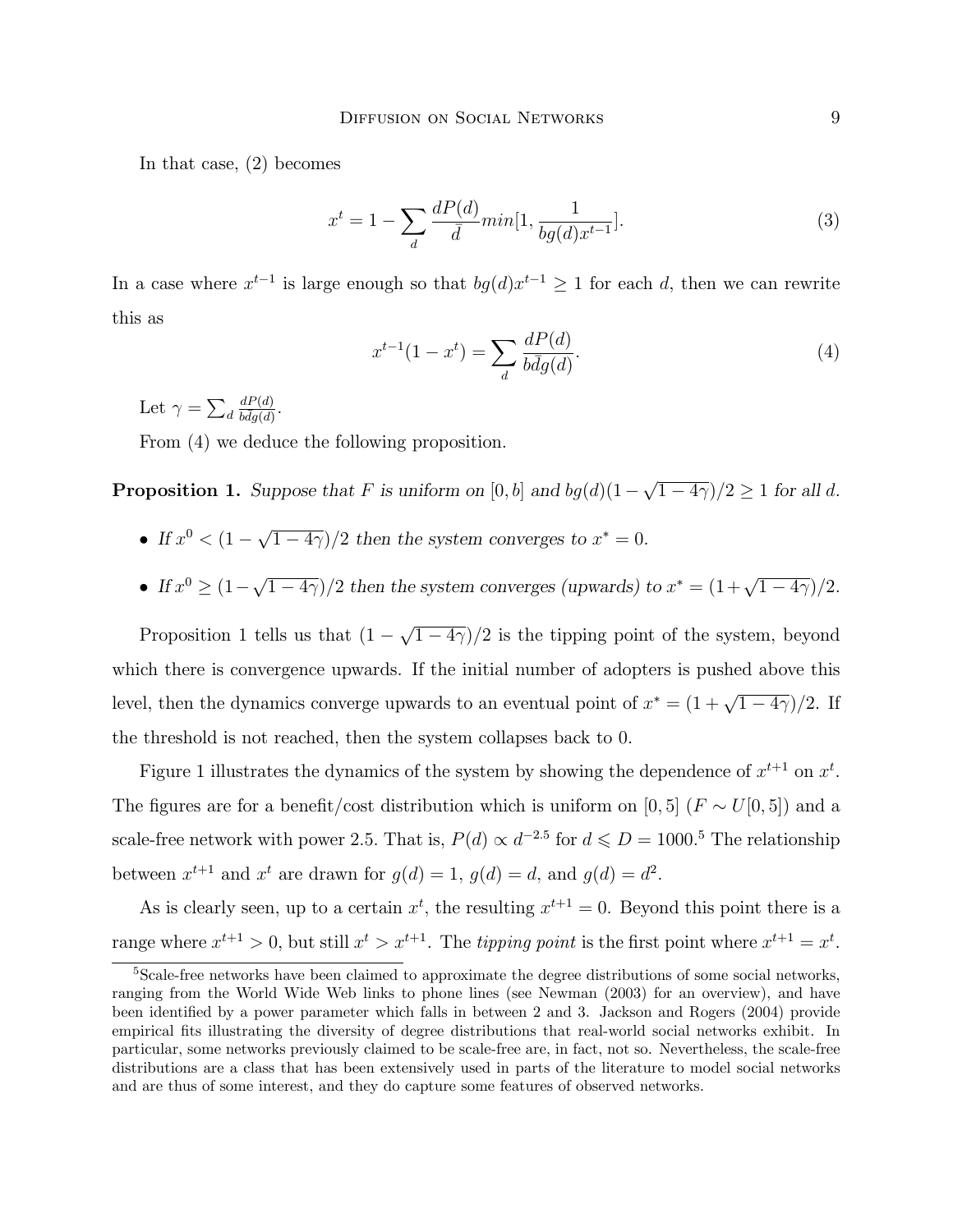Above that point, we see that  $x^{t+1} > x^t$ , up to the second point where  $x^{t+1} = x^t$ . This second point is where the system converges to if the initial tipping threshold is surpassed. If the tipping point is not initially surpassed, then the system converges back to 0.



Figure 1: Tipping Dynamics

When we look above the tipping point, we see that the population of those choosing B increases, with increasing speed at first, and then decreasing speed later on. For higher values of  $g(d)$ , the returns from a marginal increase in the probability of a neighbor choosing the action  $B$  is higher and hence the tipping point is lower and the response to any fixed fraction of the population choosing  $B$  is higher in terms of the new fraction of agents choosing B. These sorts of changes in the rate of convergence are characteristic of a wide variety of settings, as we now show.

Let

$$
G(x) = \frac{1}{d} \sum_{d} dP(d) (1 - F[1/(g(d)x)])
$$
\n(5)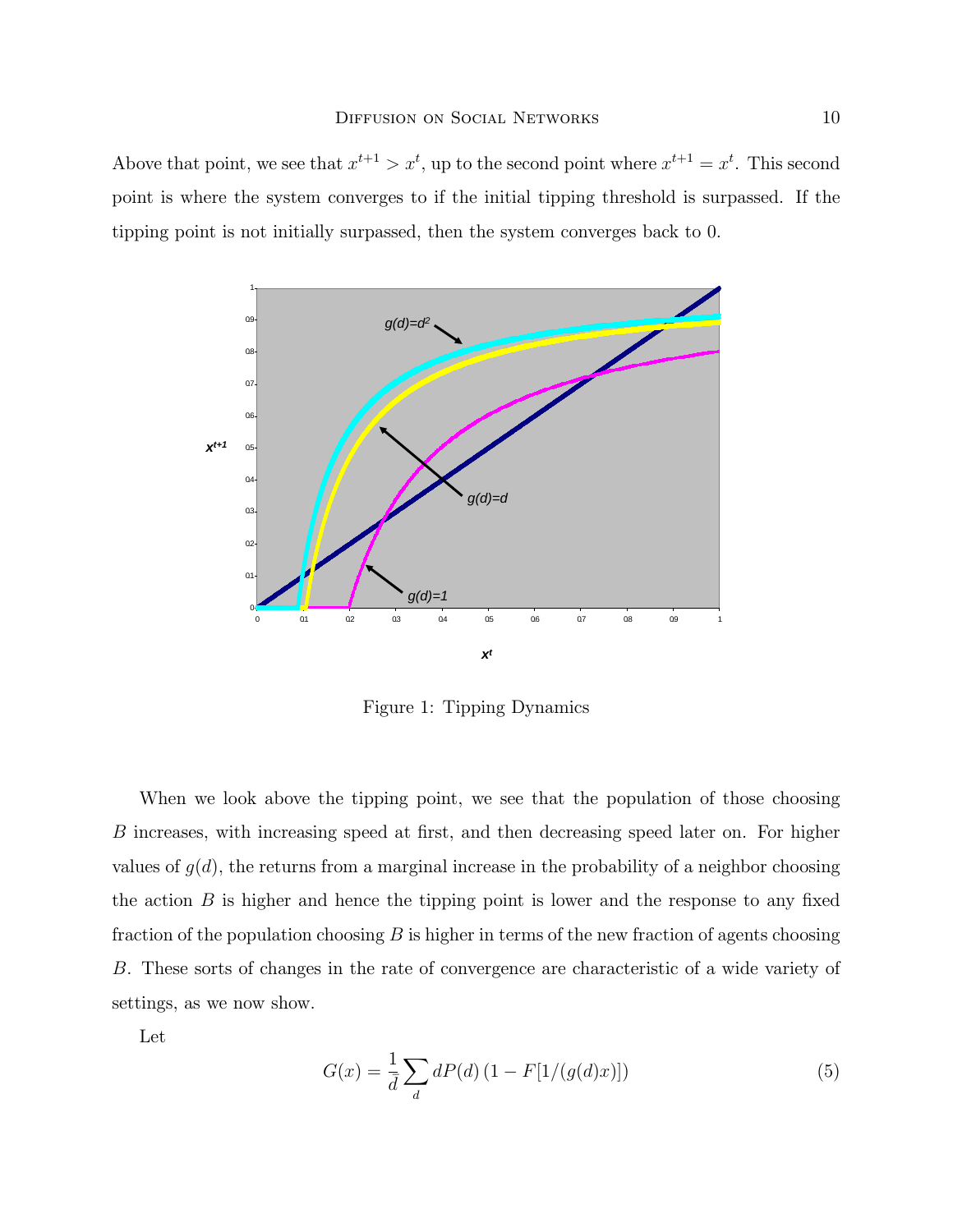so that  $x^{t+1} = G(x^t)$ . Note that if  $F(y)$  is a strictly increasing function then  $G(x)$  is strictly increasing as well. In particular, if one starts with any  $x^0$  such that  $G(x^0) > x^0$ , then the resulting  $x^{t}$ 's will form an increasing sequence and converge upwards to some limit. The shape of the dynamic process depends on the shape of the function  $G$ . As we show below, if the initial threshold is passed, then the speed with which the fraction of  $B$  adopters increases is increasing at first, and decreasing after some threshold point in time.

**Proposition 2.** If  $F(y)$  is strictly increasing and  $yF(y)$  is a convex function of y, then there exists  $T \in \{0, 1, \ldots, \infty\}$  such that if  $0 \le t < T$ , then  $\frac{x^t}{x^{t-1}} < \frac{x^{t+1}}{x^t}$  and if  $t \ge T$ , then  $\frac{x^t}{x^{t-1}} \geqslant \frac{x^{t+1}}{x^t}$  (where  $x^{-1} = G^{-1}(x^0)$  provided  $x^0 > 0$ ).

**Proof of Proposition 2:** Using  $(5)$ , we write

$$
x^{t+1} = G(x^t)
$$
 and  $\frac{x^{t+1}}{x^t} = \frac{G(x^t)}{x^t}$ .

Now,

$$
\left(\frac{G(x)}{x}\right)' = \frac{\sum_d dP(d) \left[ \frac{1}{g(d)x} f\left(\frac{1}{g(d)x}\right) + F\left(\frac{1}{g(d)x}\right) - 1 \right]}{\bar{d}x^2}
$$

Notice that  $y f(y) + F(y) = (y F(y))'$ . If  $(y F(y))'' > 0$ , then as x increases, the numerator decreases. Suppose we start with sufficiently high  $x^0$  so that  $x^1 > x^0$ . In that case,  $x^{t+1} > x^t$ for all t, and  $\left(\frac{G(x^t)}{x^t}\right)$  $x^t$ )' decreases with time, either reaching 0 at which case  $T < \infty$ , or not. Alternatively, if  $x^0$  is so low so that  $x^1 < x^0$  then  $x^{t+1} < x^t$  for all t, and  $\left(\frac{G(x^t)}{x^t}\right)$  $\overline{x^t}$ 0 increases with time. If  $\left(\frac{G(x^0)}{x^0}\right)$  $\overline{x^0}$  $\left(\begin{array}{c} 0 \end{array}\right)' \geqslant 0$  then  $T=0$ . If  $\left(\frac{G(x^0)}{x^0}\right)'$  $\overline{x^0}$  $\int'$  < 0, then  $T > 0$ , (in fact, if  $\left(\frac{G(x^t)}{x^t}\right)$  $\overline{x^t}$  $\setminus'$ converges below 0 then  $T = \infty$ ). If  $x^1 = x^0$ , then the steady state is achieved immediately and  $T = 0$ .

2.3. Comparisons across Networks. We can also deduce how the tipping threshold and eventual adoption fraction change as the network structure is varied. This is an important issue in many contexts. In marketing, the tipping points for the initiations of fashions (in products, in the use of a new technology, etc.) may differ across demographics if those are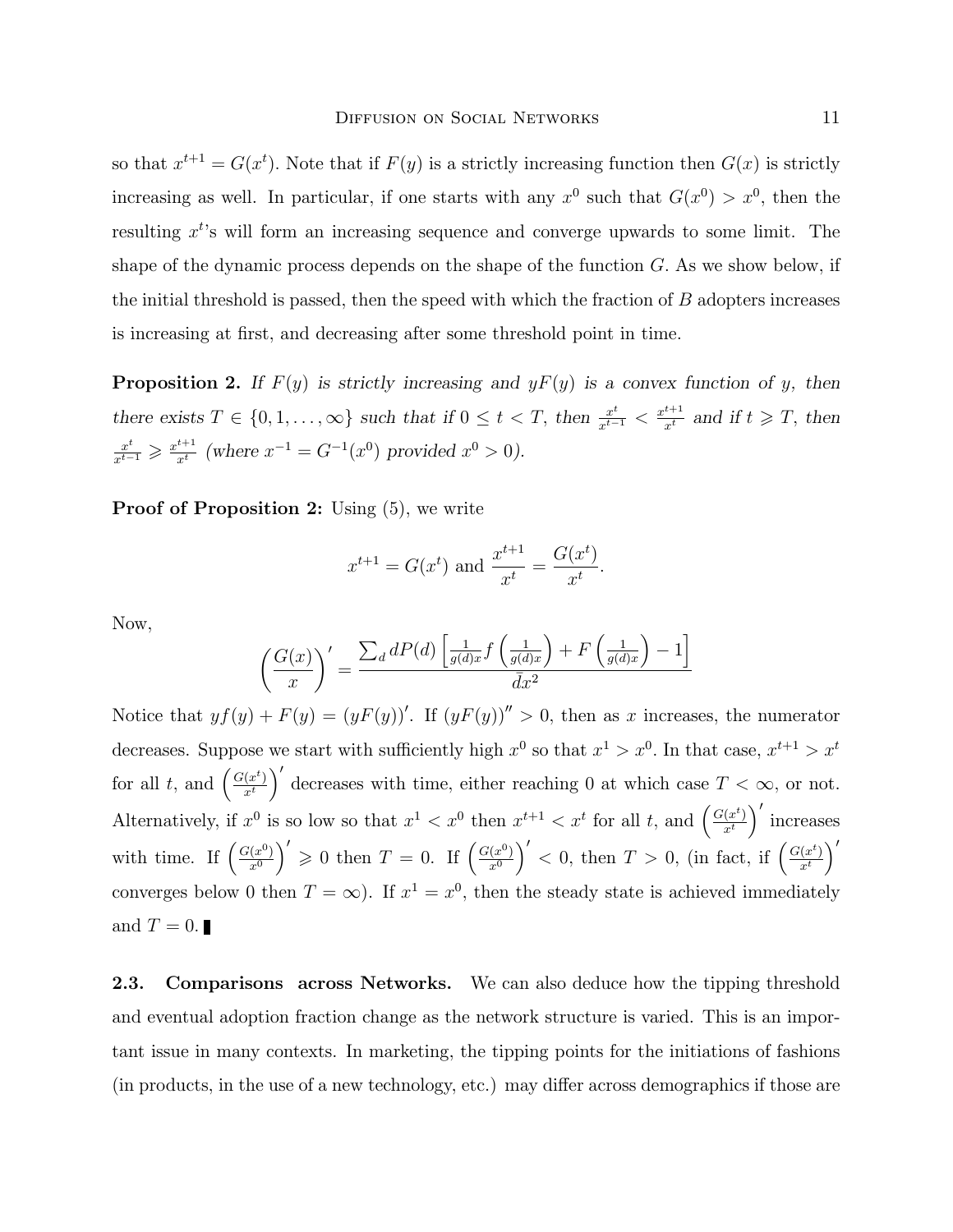characterized by different social structures. In epidemiology, the likelihood of the eruption of an epidemic may depend on the underlying social network. These are but two of many possible examples.

The network shifts we consider are characterized by statistical shifts of the relevant degree distributions. In particular, we consider shifts that raise the fraction of agents with many neighbors (First Order Stochastic Dominance, or FOSD, shifts), and shifts that raise the heterogeneity of connectedness in the population (Second Order Stochastic Dominance, or SOSD, shifts).

Note that from Proposition 1 we see that any change that leads  $\gamma = \sum_d$  $dP(d)$  $\frac{dP(d)}{b\bar{d}g(d)}$  to increase will lead to a higher threshold and lower eventual convergence point. A decrease in  $\gamma$  will do the reverse. Since shifts in the degree distribution P affect  $\gamma$  in very particular ways, we can deduce the implications of a variety of network shifts.

The first proposition addresses first order stochastic dominance shifts in the degree distribution.

**Proposition 3.** Suppose that F is uniform on  $[0, b]$ , that  $bg(d)(1 - \sqrt{1 - 4\gamma})/2 \ge 1$  for all  $d$ , and that P first order stochastically dominates  $P'$ .

- (1) If  $d/g(d)$  is a decreasing function of d, then the tipping point is lower and the upper convergence point is higher under P.
- (2) If  $d/g(d)$  is an increasing function of d, then the tipping point is higher and the upper convergence point is lower under P.
- (3) If  $d/g(d)$  is constant, then the tipping point and the upper convergence point under P are the same as under  $P'$ .

Proposition 3 follows directly from noting that the change in  $\gamma$  due to a first order stochastic dominance shift in the distribution depends on whether  $d/g(d)$  is an increasing or decreasing function of  $d<sup>6</sup>$ 

<sup>&</sup>lt;sup>6</sup>First order stochastic dominance of P over  $P'$  is equivalent to having the expectation of all increasing functions be larger under  $P$  than under  $P'$  (and decreasing functions be smaller).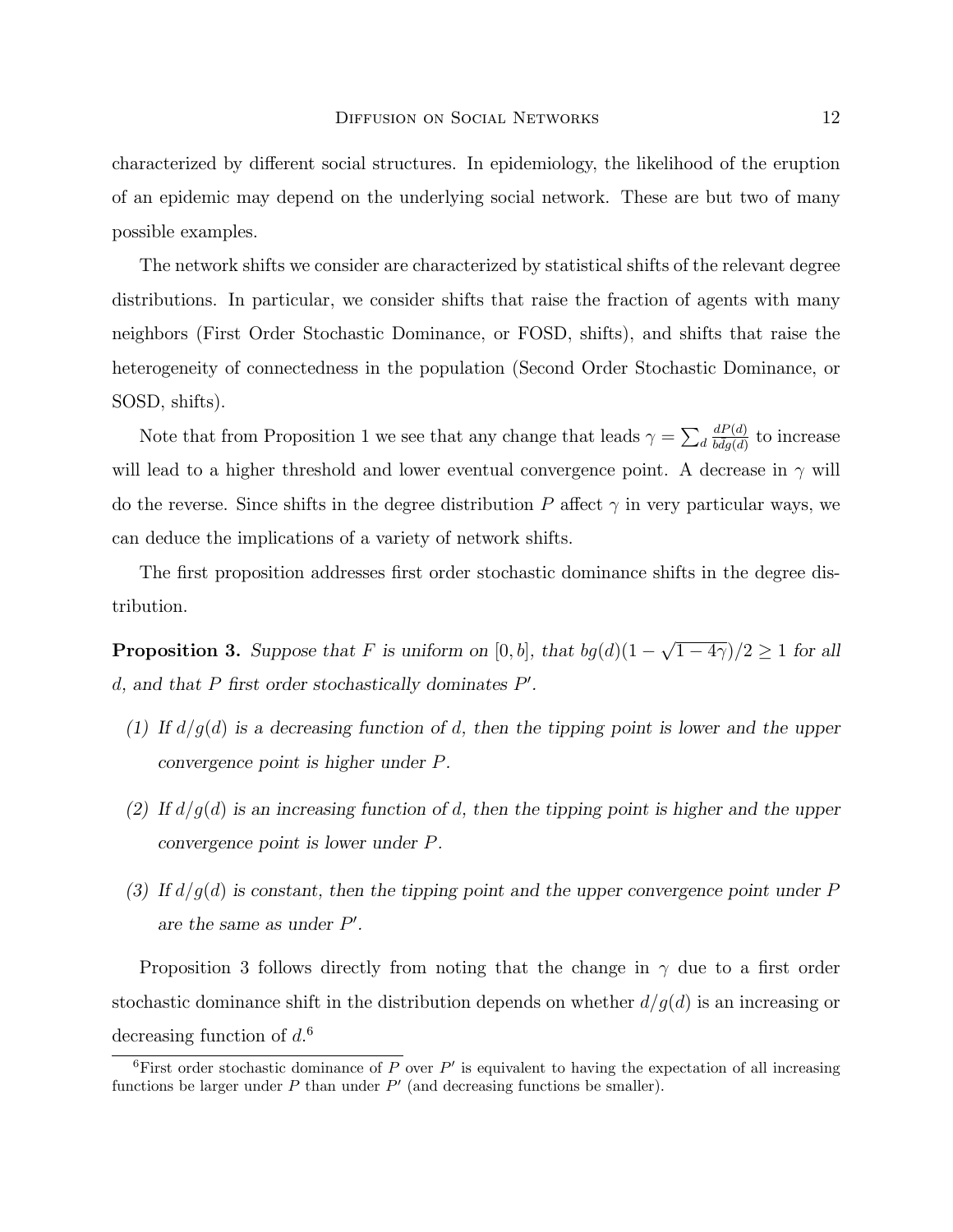Proposition 3 tells us something about how adding links to the network changes the convergence behavior. In cases where  $d/q(d)$  is a decreasing function of d we see that this leads to lower thresholds and higher convergence points. This situation corresponds to situations where  $q(d)$  increases in d more rapidly than d. Thus, larger degree nodes become more sensitive to neighbors adopting the behavior. In such a situation, increasing average degree (in the sense of FOSD) increases overall sensitivity of the population to the behavior of others, leading to lower thresholds and higher convergence. The reverse is true if  $d/q(d)$ is decreasing.

Addressing SOSD shifts, we use a similar logic to deduce the following proposition.

**Proposition 4.** Suppose that F is uniform on  $[0, b]$  and suppose that  $bg(d)(1-\sqrt{1-4\gamma})/2 \ge$ 1 for all  $d$ . Consider  $P$  that second order stochastically dominates  $P'$ .

- (1) If  $d/g(d)$  is strictly concave, then the tipping point is lower and the upper convergence point is higher under  $P'$ .
- (2) If  $d/g(d)$  is strictly convex, then the tipping point is higher and the upper convergence point is lower under  $P'$ .
- (3) If  $g(d)$  is either linear or constant, then the tipping point and the upper convergence point are the same.

Again, the proof is achieved directly from examining the changes in  $\gamma$  due to the SOSD shift in distributions.<sup>7</sup>

This proposition provides a look at how changing the spread in degrees throughout the population changes the behavior of diffusion.

To illustrate the conditions in Propositions 3 and 4, consider  $g(d) = \alpha d^{\beta}$ , where  $\beta \geq 0$ . In that case,  $d/g(d) = d^{1-\beta}/\alpha$ . This is concave and increasing if  $0 < \beta < 1$  and is convex and decreasing if  $\beta > 1$ . Note that  $g(d)$  is constant if  $\beta = 0$  and  $d/g(d)$  is constant if  $\beta = 1$ .

<sup>&</sup>lt;sup>7</sup>If P second order stochastically dominates  $P'$ , then it leads to larger expectations of all strictly concave functions, and smaller expectations of strictly convex functions.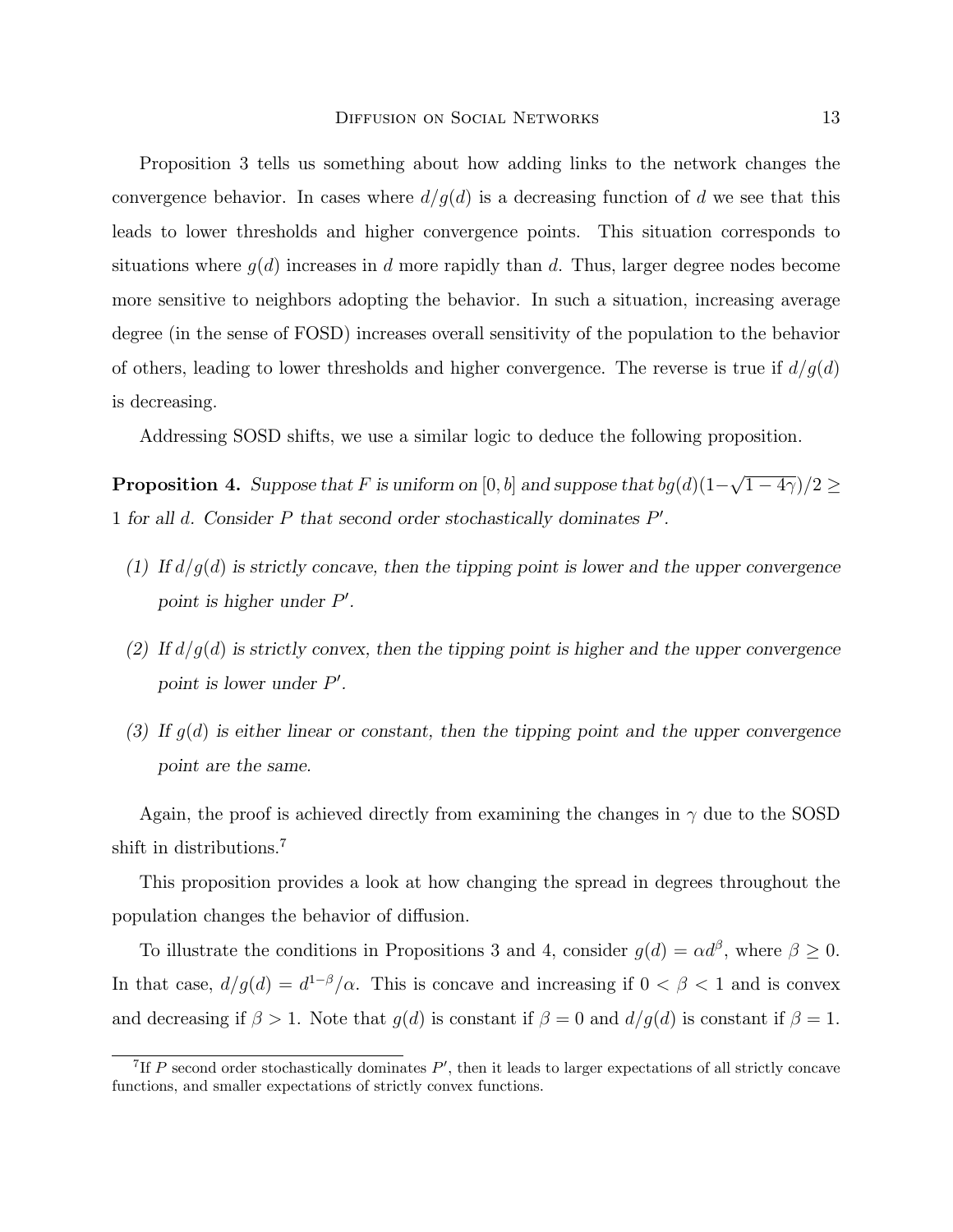### 3. Conclusions

We introduced a simple model of behavioral shifts in the presence of network externalities and network structure. There are three main insights that come out of the paper. First, the dynamics are characterized by a threshold level of initial adopters: a tipping point. If that point is surpassed, then there is an increase in the eventual number of adopters of the behavior. If the initial number of adopters falls below this threshold, then the behavior will eventually die out. Second, if the tipping point is surpassed, then the diffusion dynamics are characterized by increasing speeds of adoption initially and slower speeds of adoption later on. Third, under some assumptions on the primitives of the model, we can describe how the tipping point and eventual convergence point depend on the network structure. First order and second order stochastic dominance shifts in the degree distributions affect the tipping point as well as the convergence point in ways that depend on the returns to each agent from a fixed fraction of her neighbors choosing to adopt the action in question.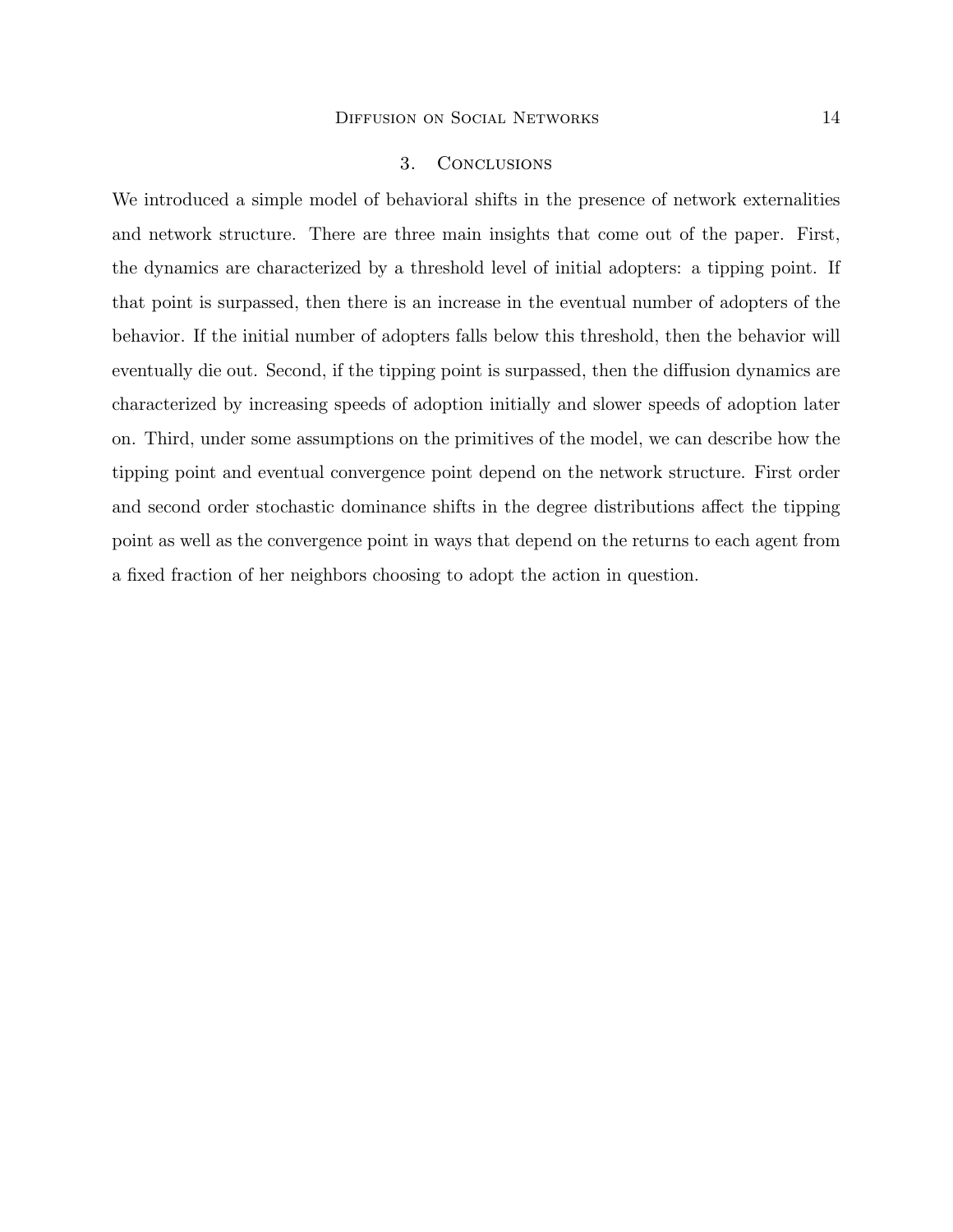#### **REFERENCES**

- [1] Auerbach D.M., W. W. Darrow, H. W. Jaffe, and J.W Curran  $(1984)$ , "Cluster of cases of the acquired Immune Deficiency Syndrome-patients linked by sexual contact," American Journal of Medicine, 76, 487-492
- [2] Bailey, N.T.J. (1975) The Mathematical Theory of Infectious Diseases, Griffin: London.
- [3] Chwe, M. S-Y. (2000), "Communication and Coordination in Social Networks," The Review of Economic Studies, 67, 1-16.
- [4] Coleman, J.S., E. Katz, and H. Menzel  $(1966)$  Medical Innovation: A Diffusion Study, Bobbs-Merrill: Indianapolis.
- [5] Dezso, Z. and A-L. Barbasi (2002), "Halting Viruses in Scale-Free Networks, *Physical* Review E,  $65(5)$ ,  $055103(4)$ .
- [6] Galeotti, A., Goyal, S., Jackson, M. O., Vega-Redondo, F., and Yariv, L. (2005), "Network Games," Caltech mimeo.
- [7] Glaeser, E., B. Sacredote and J. Scheinkman (1996), "Crime and Social Interactions," Quarterly Journal of Economics, 111, 507-548.
- [8] Gladwell, M. (2000), The Tipping Point: How Little Things Can Make a Big Difference, Little, Brown, and Company: New York.
- [9] Jackson, M.O. and B.W. Rogers (2004) "Search in the Formation of Large Networks: How Random are Socially Generated Networks?," Caltech mimeo.
- [10] Lopez-Pintado, D. (2004) \Contagion in Complex Networks," Universidad de Alicante mimeo.
- [11] May, R. L. and A. L. Lloyd (2001), "Infections on Scale-Free Networks," *Physical Review* E, 64(6), 066112(4).